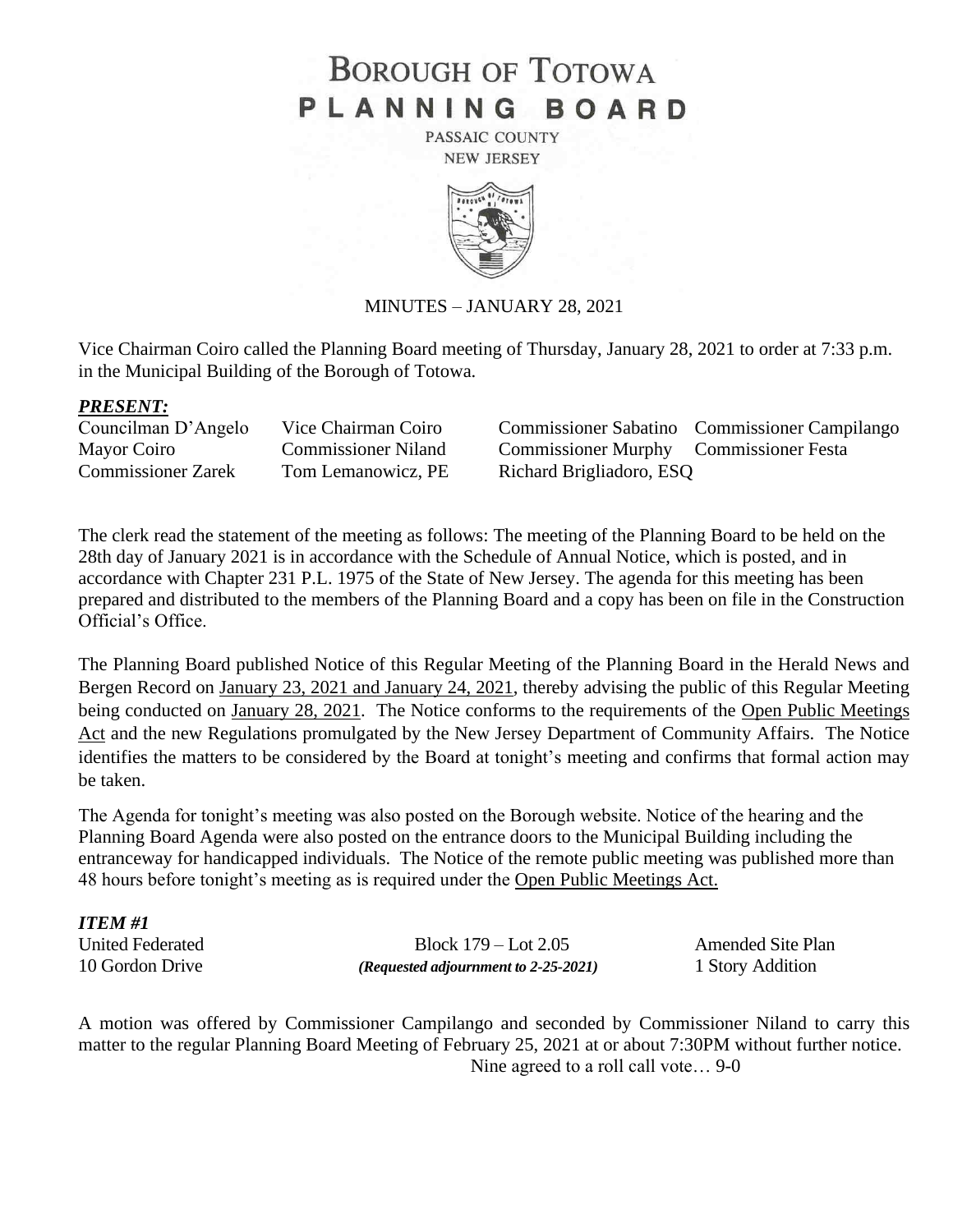### PLANNING BOARD MEETING JANUARY 28, 2020 MINUTES CONTINUED PAGE 2

*ITEM #1*

Little Greek Block 92 – Lot 10 Site Plan Approval 327 Union Blvd. Certificate of Use

Mr. Bora Ozkoca appeared requesting approval for the continued occupancy of approximately 1,200 sq. ft. of space to operate a restaurant featuring Greek and Mediterranean food and desserts.

Vice Chairman read a letter of intent into the record. The anticipated hours of operation will be 11:00am to 10:00pm, seven days per week. There will be 3 employees on site.

Mr. Ozkoca represented that there are no proposed renovations to the interior of the restaurant. The Applicant is going to utilize the existing sign box. The Applicant will install a new sign with a change of text to reflect the name of the new business. The sign will have white letters with a burgundy background.

Mr. Ozkoca indicated that the Applicant wants to continue to utilize outdoor seating as permitted under the Ordinance. It was explained to the Applicant that outdoor seating is subject to the issuance of an annual permit and that the Applicant would have to obtain a permit from the Borough Clerk's office in order to have outdoor seating. Mr. Ozkoca also stipulated that he would not place any neon signs on the building.

A motion was offered by Commissioner Campilango and seconded by Commissioner Niland to approve the minor site plan as presented. This approval is subject to and contingent upon the following conditions and will be memorialized in a Resolution at a future date:

- 1. The construction of internal partitions, exits, entrances and fire safety devices are subject to and require the approval of the fire sub-code official, the fire inspector and the building inspector.
- 2. The applicant will supply the Chief of Police with an emergency contact list and will also obtain the approval of the Police Chief in regards to all alarms and security devices.
- 3. There will be no outside storage of equipment or materials except that which has been identified.
- 4. The applicant will comply with the Totowa Sign Ordinance. The Applicant is permitted to install a sign in the existing sign box affixed to the front façade of the building.
- 5. The Applicant shall obtain and maintain any and all licenses, certificates or permits from any and all licensing authorities, including, but not limited to, the Borough of Totowa, County of Passaic, State of New Jersey or any federal agency having jurisdiction hereunder.

Nine agreed to a roll call vote… 9-0

A motion was offered by Commissioner Campilango and seconded by Commissioner Murphy to approve the Planning Board Re-Organization Minutes of January 14, 2021 as prepared.

Nine agreed on a roll call vote……….9-0

A motion was offered by Commissioner Campilango and seconded by Commissioner Murphy to approve the Planning Board Minutes of January 14, 2021 as prepared.

Nine agreed on a roll call vote……….9-0

## **RESOLUTIONS:**

A motion was offered by Commissioner Campilango and seconded by Commissioner Murphy to approve the resolution for Flawless Auto Group – Blk. 139 – Lot 1 as presented.

Eight agreed on a roll call vote……….8-0